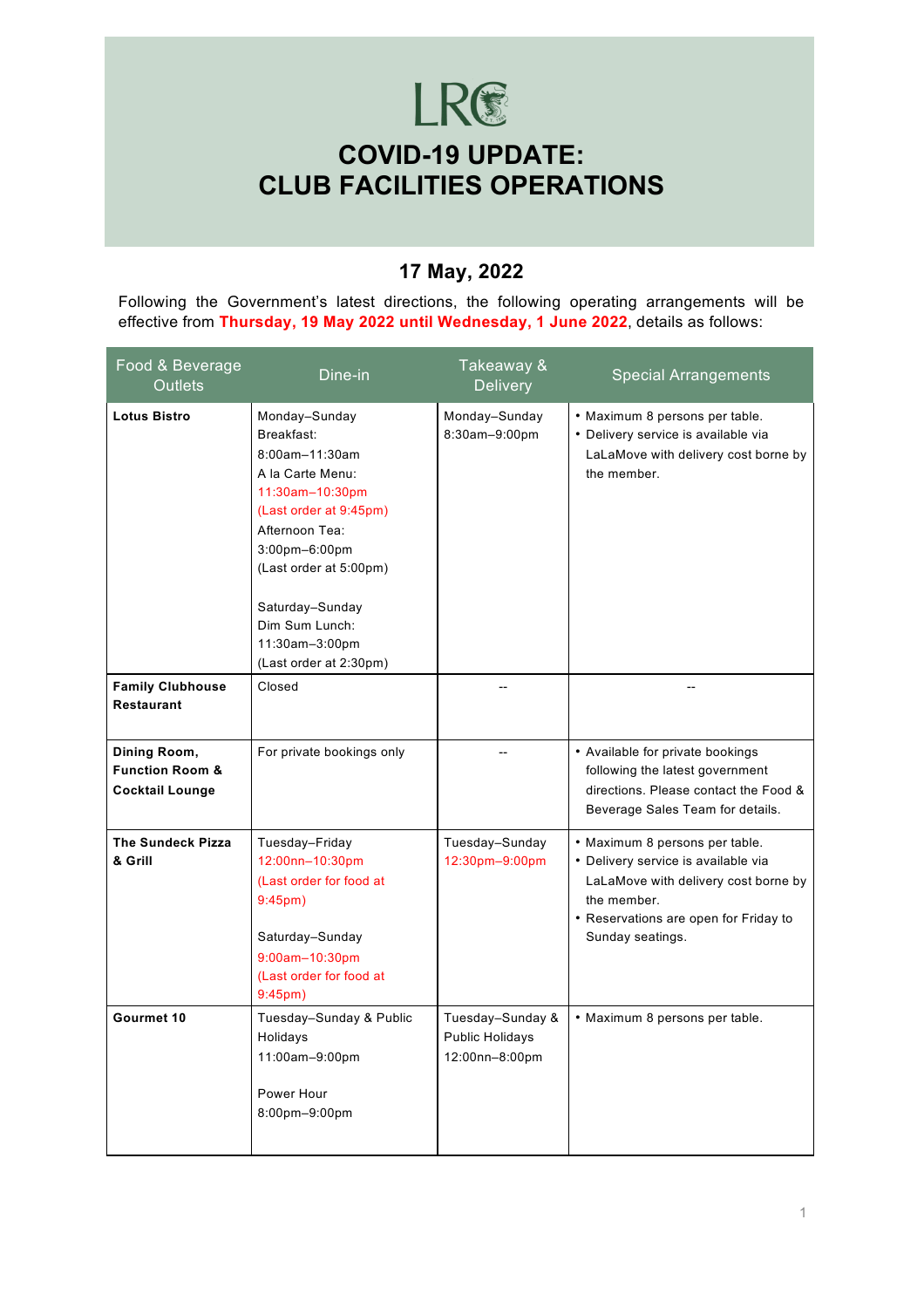| <b>Sports &amp; Recreation</b><br><b>Facilities</b> | <b>Opening Hours</b>                                                                                                                                       | <b>Special Arrangements</b>                                                                                                                                                                                                                                                        |
|-----------------------------------------------------|------------------------------------------------------------------------------------------------------------------------------------------------------------|------------------------------------------------------------------------------------------------------------------------------------------------------------------------------------------------------------------------------------------------------------------------------------|
| <b>Outdoor Pool</b>                                 | Monday-Friday<br>6:30am-10:00pm<br>Saturday, Sunday & Public<br>Holidays<br>7:00am-10:00pm                                                                 | • Maximum total capacity including users, staff<br>and coaches: 70 persons.<br>• Maximum 65 swimmers in the pool.<br>• Maximum 8 persons per group.<br>• Mask wearing is required except when<br>swimming.                                                                         |
| <b>Indoor Pool</b>                                  | Monday-Friday<br>6:30am-10:00pm<br>(Tuesday, Thursday & Sunday<br>Close at 9:30pm for cleaning)<br>Saturday, Sunday & Public<br>Holidays<br>7:00am-10:00pm | • Maximum total capacity including users, staff<br>and coaches: 65 persons.<br>• Maximum 60 swimmers in the pool.<br>• Maximum 8 persons per group.<br>• Mask wearing is required except when<br>swimming.<br>• Indoor Pool viewing gallery will be open with<br>limited capacity. |
| <b>Baby Pool</b>                                    | Monday-Friday<br>9:00am-6:00pm<br>Saturday, Sunday & Public<br>Holidays:<br>9:00am-6:00pm                                                                  | • Maximum total capacity 12 persons.<br>• Maximum 8 persons per group.                                                                                                                                                                                                             |
| Men's & Ladies' Changing<br>Rooms                   | Monday-Sunday<br>7:00am-10:30pm                                                                                                                            | • Maximum 25 persons per changing room.<br>• Sauna and Steam Rooms are closed.                                                                                                                                                                                                     |
| Boys' & Girls' Changing<br>Rooms                    | Closed for renovation                                                                                                                                      |                                                                                                                                                                                                                                                                                    |
| <b>Tennis Courts</b>                                | Monday-Sunday<br>7:00am-10:00pm                                                                                                                            |                                                                                                                                                                                                                                                                                    |
| <b>Fitness Centre</b>                               | Monday-Sunday<br>6:00am-10:00pm                                                                                                                            | • Maximum 35 persons.<br>• Maximum 8 persons per group.<br>• It is required to clean and disinfect equipment<br>before and after each use.                                                                                                                                         |
| <b>Sports Hall</b>                                  | Monday-Sunday<br>7:00am-10:00pm                                                                                                                            | • Maximum 8 persons per group.                                                                                                                                                                                                                                                     |
| <b>Squash Courts</b>                                | Monday-Sunday<br>7:00am-10:00pm                                                                                                                            |                                                                                                                                                                                                                                                                                    |
| <b>Bowling Alley</b>                                | Thursday-Sunday<br>12:30pm-9:30pm                                                                                                                          | • Maximum 4 persons per lane.                                                                                                                                                                                                                                                      |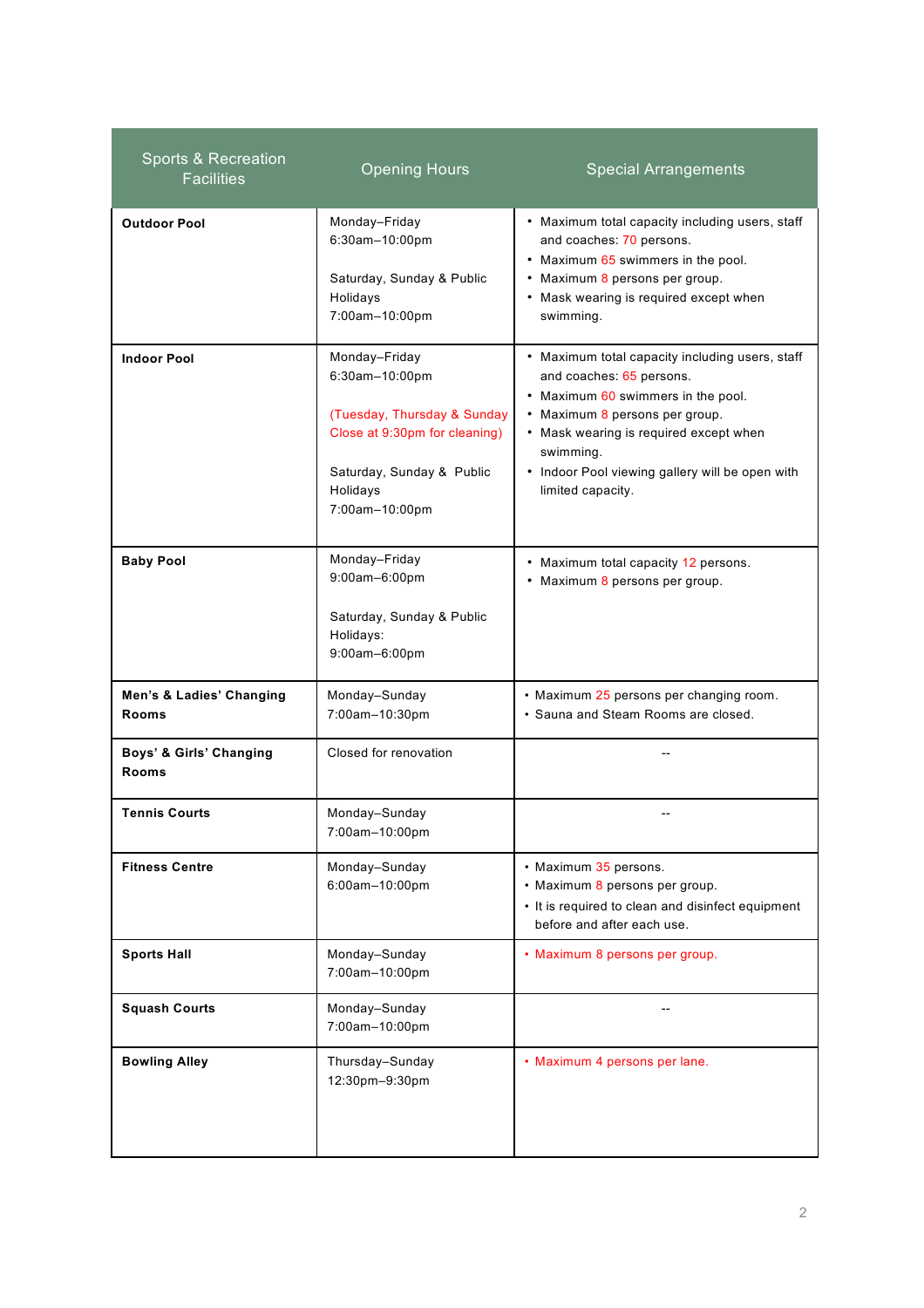| <b>Sports &amp; Recreation</b><br><b>Facilities and</b><br>The Sanctuary Spa | <b>Opening Hours</b>                                                                                        | <b>Special Arrangements</b>                                                                                                    |
|------------------------------------------------------------------------------|-------------------------------------------------------------------------------------------------------------|--------------------------------------------------------------------------------------------------------------------------------|
| <b>Adult Library</b>                                                         | Monday-Sunday<br>9:00am-6:00pm                                                                              | • Maximum 30 persons.<br>• Mask wearing is required.                                                                           |
| <b>Junior Library</b>                                                        | Monday-Sunday<br>9:00am-6:00pm                                                                              | • Maximum 8 persons.<br>• Mask wearing is required.                                                                            |
| <b>Golf Simulator</b>                                                        | Monday-Sunday<br>7:00am-10:00pm                                                                             | • Maximum 2 persons.                                                                                                           |
| The Hub                                                                      | Monday-Sunday<br>9:00am-6:00pm                                                                              | • Maximum 25 persons.<br>• Maximum 8 persons each group.<br>• Mask wearing is required except when playing<br>table tennis.    |
| Kids' Klub                                                                   | Monday-Sunday<br>9:00am-6:00pm<br>(1:00pm-2:00pm is temporarily<br>closed for cleaning and<br>sanitising)   | • Maximum 8 persons.<br>• Mask wearing is required.<br>• No toys are provided.                                                 |
| <b>Soft Play Room</b>                                                        | Monday-Sunday<br>9:00am-6:00pm<br>(12:00nn-12:30pm is<br>temporarily closed for cleaning<br>and sanitising) | • Maximum 8 persons at any time.<br>• Mask wearing is required.<br>• No guardians are allowed.<br>• Ball pit is not available. |
| <b>Outdoor Playground</b>                                                    | Monday-Sunday<br>7:00am-10:00pm                                                                             | • Maximum 20 persons.<br>• Maximum 8 persons each group.<br>• Mask wearing is not required when exercising.                    |
| <b>Card Room</b><br>(Bridge section)                                         | Monday-Sunday<br>7:00am-10:00pm                                                                             | • Mask wearing is required.<br>• No food and drinks are allowed.                                                               |
| <b>Card Room</b><br>(Mahjong section)                                        | Monday-Sunday<br>7:00am-10:00pm                                                                             | • Mask wearing is required.<br>. No food and drinks are allowed.                                                               |
| <b>The Sanctuary Spa</b>                                                     | Monday-Sunday<br>10:00am-8:00pm<br>By appointment only                                                      | • Mask wearing is required except when having<br>facial treatment.                                                             |
| <b>Hair Salon</b>                                                            | Monday-Saturday<br>(except Public Holidays)<br>10:00am-6:00pm<br>By appointment only                        | • Mask wearing is required.                                                                                                    |